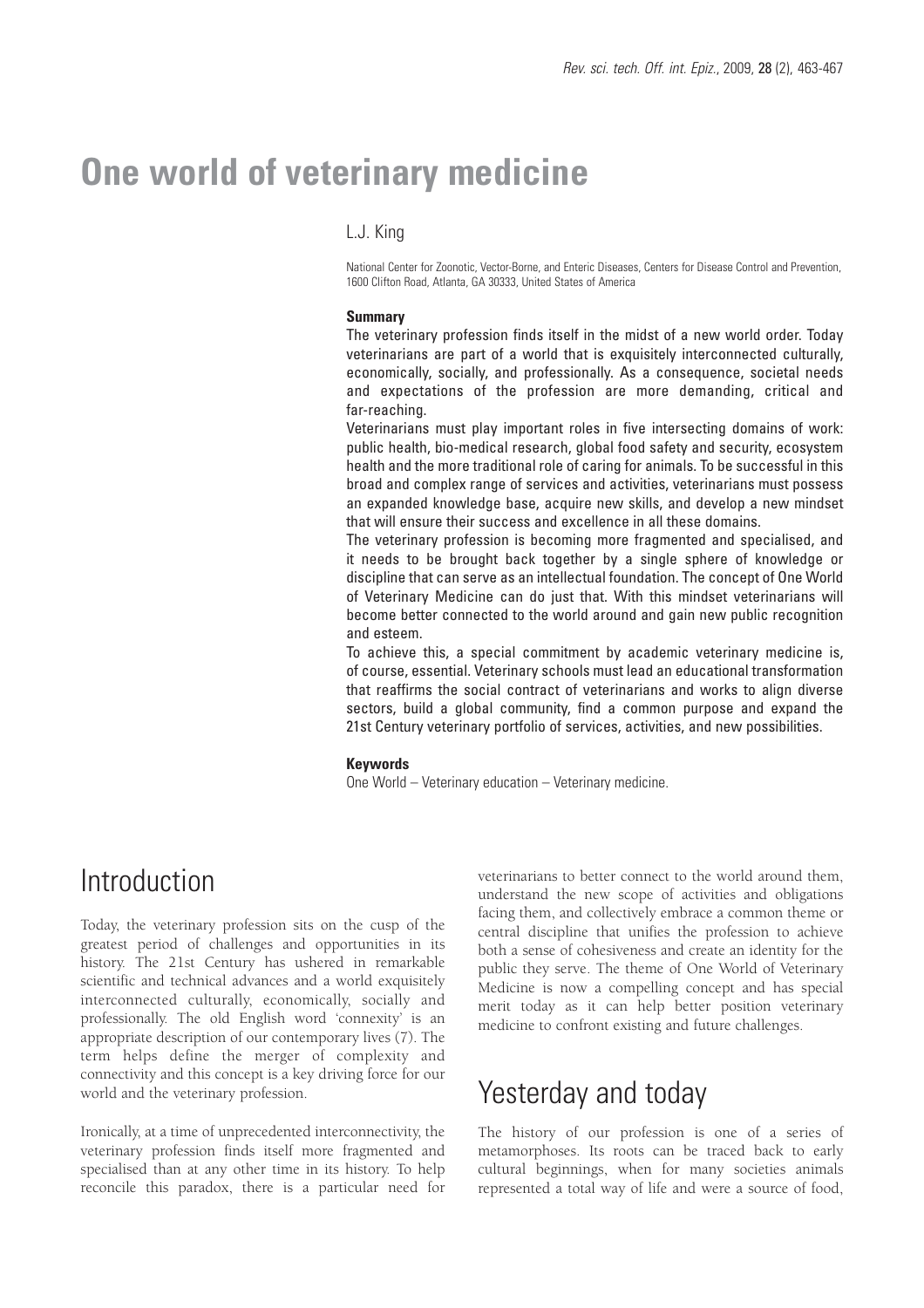and well-being progressively improved. The era of Louis Pasteur and the emerging discipline of microbiology resulted in a new understanding of how animal and human health were linked and a new appreciation for comparative medicine and biomedical research. The veterinary profession really started taking shape with the recognition of the importance of horses, especially as assets of war, which was followed by still another metamorphosis characterised by the need to control animal epidemics, which led to the genesis of formal veterinary education and government Veterinary Services (3). Finally, the profession experienced the diversification and intensification of livestock and poultry production and today the profession has transitioned into a time where there is a new emphasis on companion animals and new specialised services. Furthermore, we now live and work in an era of globalisation, new emerging infectious disease and a resurgence of zoonoses; thus, the profession will be challenged to meet societal needs and expectations in public health, biomedical research, environmental health, and the safety and security of today's global food system.

Veterinary education has been pivotal in both responding to these metamorphoses and creating new knowledge and tools that have led to greater levels of sophistication in training and new services delivered by veterinarians. Yet, on reflection, the profession has been mainly reactive to this series of metamorphoses and past challenges. The key question for veterinary education today is: will academe lead the next metamorphosis or will it reluctantly be pushed into the future? The latter option will surely limit our effectiveness and sense of possibility. Our world of 'connexity' demands a new perspective based on a global and connected profession that will be central to preparing for, and leading, the most profound metamorphosis that we have ever experienced as a profession.

John Kotter stated that if we have anything to worry about, it is not our opportunities but rather it is acquiring the necessary skills and knowledge to take advantage of these opportunities (6). A One World of Veterinary Medicine viewpoint is necessary to envision the possibilities, expand our horizon, and ensure that we will be able to meet the rapidly changing needs and expectations of society. Successfully meeting these expectations is the ultimate measure of our professional success and a critical determinant of our future relevance.

# Understanding the challenges

The challenges to global animal and public health are immense and growing. Today, the veterinary profession must be involved in the following critical issues:

- antimicrobial resistance
- environmental degradation and sustainability

– the growing carbon footprint and huge energy demands of animal agriculture

– the vulnerability of animals due to intensified production systems

- movements of exotic animals and their products
- bio- and agro-terrorism
- the role of wildlife in disease transmission
- food-borne, water-borne and vector-borne diseases
- the emergence and reemergence of new zoonoses

– the global trade of food and animals, including the unprecedented demand for proteins of animal origin, which is projected to increase 50% by 2020 (2).

While we will need increasing levels of knowledge and advances in technology to meet these challenges, we will also need to better understand the new interconnected world of commerce, travel, trade, foods, society, policies, and political will that is the context of our contemporary One World of Veterinary Medicine (10). It is these factors, along with the remarkable ability of microbes to adapt, that are creating new opportunities and challenges for veterinary medicine and propelling us into the next metamorphosis.

In his play *The Tempest*, Shakespeare wrote that 'what's past is prologue.' This phrase essentially means that our past experiences and actions have a strong influence on how we approach today and our future. Unfortunately, this bias may not serve veterinary education, or our profession, very well as we find ourselves at the crossroads of a new world order characterised by profound and unprecedented change. Thus, defining and adapting the concept of One World of Veterinary Medicine will mean that the profession must literally re-perceive its future, not by looking at what we have always done, but rather, by focusing on what we really can and need to achieve in the context of the changing values and expectations of those whom we serve. Today's driving forces and rapidly changing world ensure that our next professional metamorphosis will be unlike any other and past solutions, activities and educational paradigms will probably become irrelevant.

Figure 1 illustrates the critical domains in which we must now work, engage and excel. We must balance our professional services and resources across these five themes and pay special attention to the areas where they intersect, which is where new possibilities are likely to emerge. One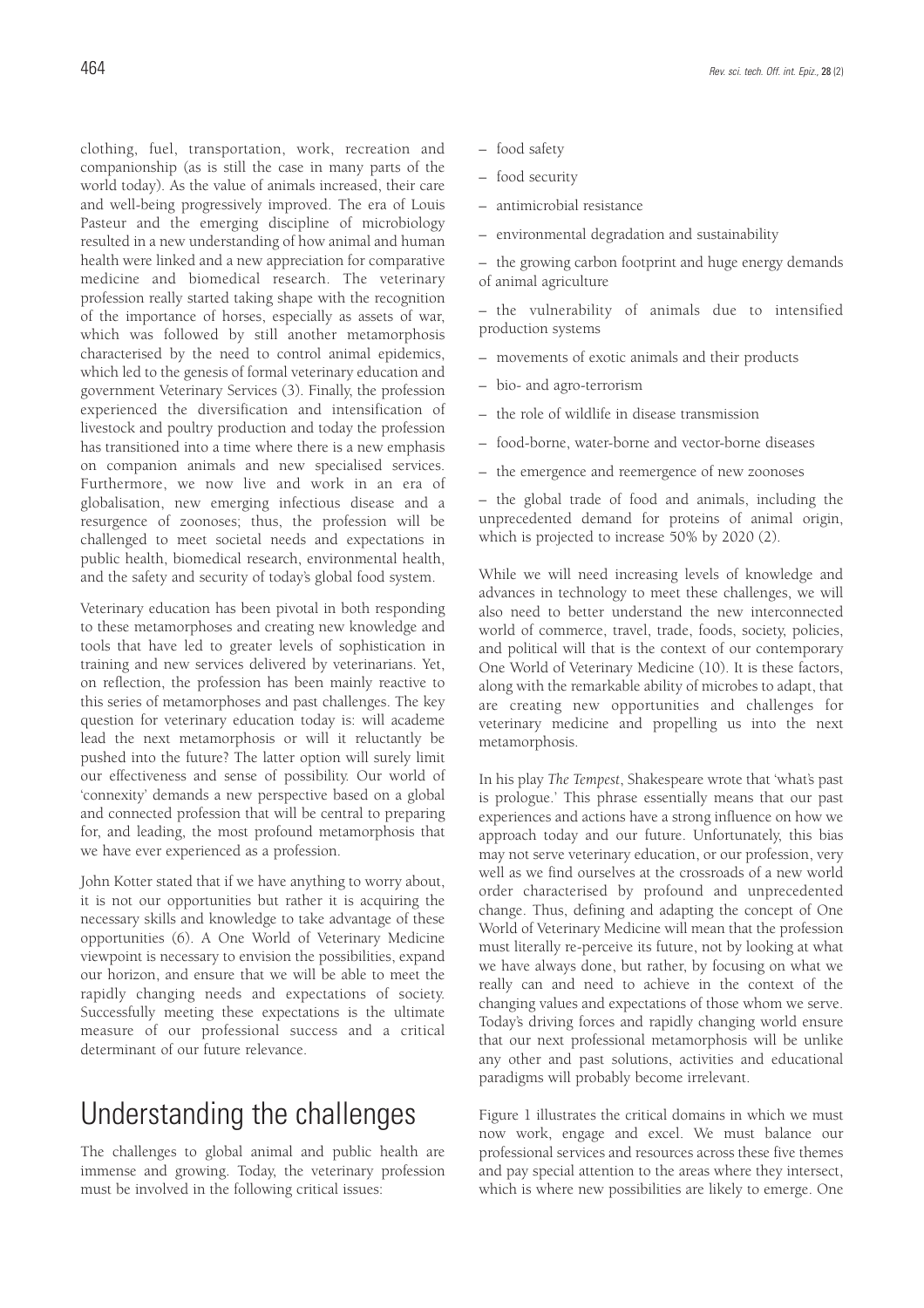

**Fig. 1 Critical domains in which veterinarians must now work, engage and excel as One World of Veterinary Medicine**

World of Veterinary Medicine is, then, a professional mindset and a group of activities in the domains of biomedical research, public health, ecosystem health, global food systems and the care and improvement of the health of our animal populations. One World of Veterinary Medicine also demands that we need to better understand the new global context in which these domains are embedded. While we must honour and respect the many significant contributions of yesterday, the past can neither be used to dictate our future direction nor define the portfolio of future possibilities.

# Overcoming barriers to One World of Veterinary Medicine

Throughout the multiple metamorphoses that the profession has undergone, veterinary medical education has been essential in helping to prepare professionals with the requisite skills, experiences and knowledge to be successful and meet the needs of society. Academic veterinary medicine is also the point of greatest leverage for effecting change in our profession. Our global veterinary colleges and schools have a responsibility to prepare the next cadre of professionals to improve human and animal health and be prepared to work and contribute in the interconnected domains illustrated in Figure 1.

It has been stated that in order to transform others, we must first transform ourselves. Central to this transformation is the responsibility of the veterinary faculty as a whole for developing a balanced, unbiased and broadranging curriculum that reflects the views of the entire faculty and is not limited to a single discipline, e.g. clinical medicine. At a time when new knowledge is being acquired at an unprecedented rate and when specialisation is a growing trend, we still need to build a common foundation that transcends scientific disciplines and specialisation and achieves a universal core that both pulls us together and gives us a basis for connecting to the world around us.

In addition to being involved in curricular issues, our veterinary educators are influential in the process of enculturation, which teaches students and new veterinarians, subtly or openly, the accepted norms and values of the profession and helps define the boundaries of our actions and thinking (5). Thus, veterinary faculties help dictate behaviours and establish what is acceptable and not acceptable within the frameworks of the profession. Enculturation can be a very strong unifying force, but also a potential deterrent to leading change. What are the predominant behaviour patterns and thought processes acquired in academia today that will mould the next generation of professionals? Is there an overwhelming clinical bias or are we encouraging young professionals to prepare for, and accept, the broadening societal challenges and new opportunities and domains of tomorrow?

Jacob Bronowski (1) once stated that 'One source of reluctance among scientists of different disciplines or professions to share interests and insights is a lack of sufficient overviews of their own particular science.' Similarly, veterinarians can also succumb to a limited view of their own activities and fail to achieve for themselves or others the fullest benefits from their efforts. An acceptance of the concept of One World of Veterinary Medicine could greatly help counteract this limitation.

Today, much of the public unfortunately perceives the veterinary profession as a mixture of discrete activities and fields of endeavour rather than a single cohesive whole with a unified social purpose. This perception impedes the recognition of any central focus or shared vision for the many multiple and seemingly divergent activities of veterinary medicine (8). Although the profession has achieved many successes, its significant benefits to human health – through its contributions to biomedical research, public health and environmental health – are underappreciated, yet a wider appreciation of these benefits will be critical to gaining future public support and understanding. We all take great pride in our work and in the noteworthy contributions to the domain of maintaining and improving animal health, but we also need our clients and the general public to envision the profession as even more meaningful and purposeful. While animal health and care remain the *raison d'être* for our profession, the true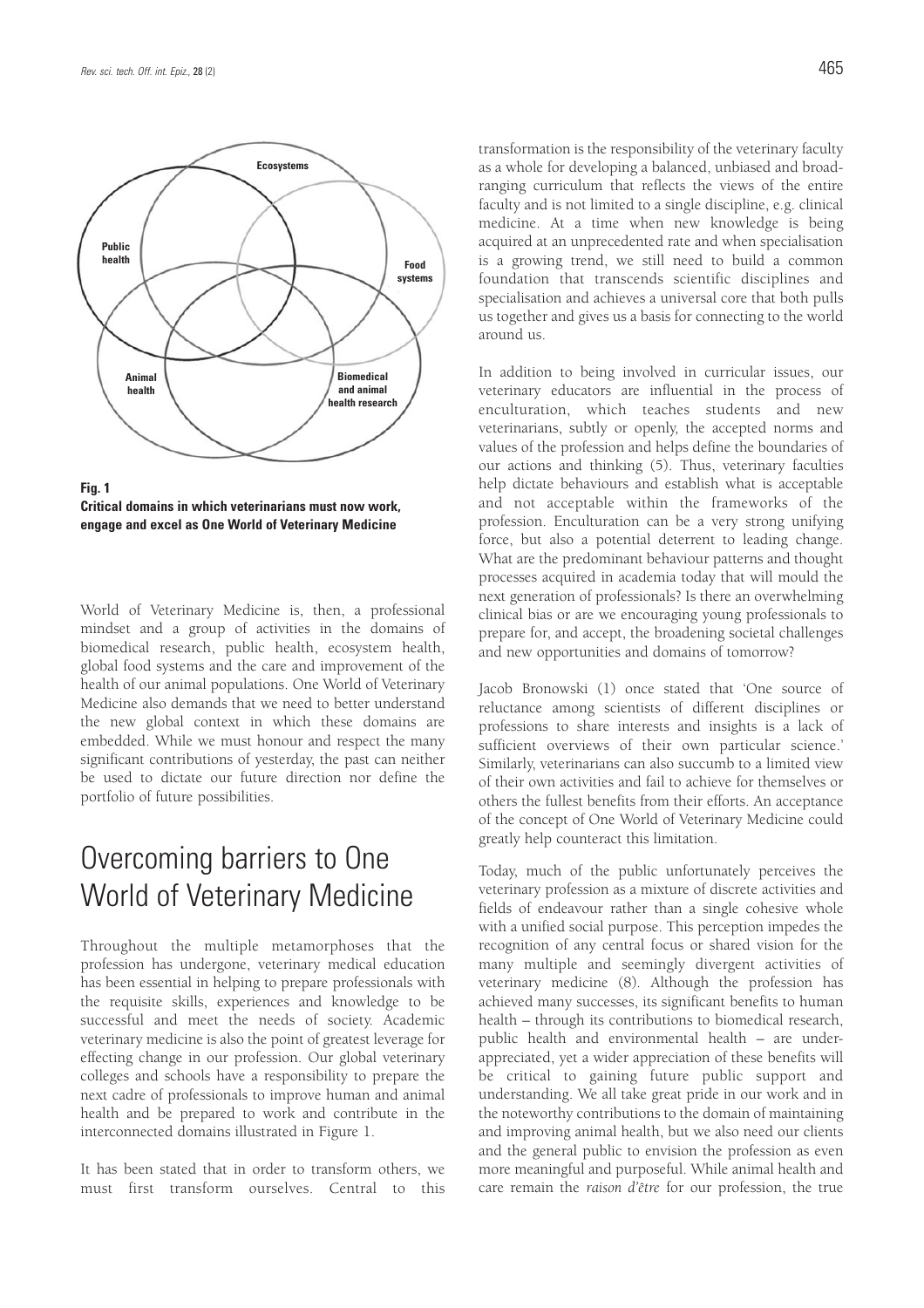measure of our success will be determined by our performance in all five domains of work. A profession's brand image is based on distinction, trust and a public perception of what it does, how it affects them and how it benefits society. The areas of public health and global animal health and food systems are fundamental to One World of Veterinary Medicine and to our brand identity. The involvement of veterinarians in these areas demonstrates the wide-ranging remit of the profession, helps define our public persona, and highlights the valuable contribution of veterinary professionals to matters of global significance for both people and animals.

## A call to action

A One World of Veterinary Medicine should be composed of professionals who possess the knowledge, skills, abilities and attitudes to be successful in the wide range of careers, activities and responsibilities that define our profession. Inherent in this outcome is the creation of well-educated veterinarians. An educated veterinarian must have a combination of:

– the basic biomedical, technical and clinical competences

- non-technical and social skills
- both foundational and specialised knowledge.

The foundational knowledge is the essence of a 'one world' concept and represents the core knowledge that transcends the boundaries of other disciplines and specialties and serves as a global and common mindset ensuring that veterinarians have an awareness of the world around them, appreciate and support the many roles and responsibilities of the profession, and are willing to deal with the growing uncertainties of our contemporary world. An educated veterinarian must also maintain an open mind to think, learn, and re-learn, and possess an intellectual curiosity and passion to discover the 'connectiveness' among the fields of clinical care, public health, global food systems, ecosystems and basic and applied research. The foundation of the One World of Veterinary Medicine is universal but also locally applicable, based on the different cultures, social values, and geographical sites that enrich the profession and also give relevance to our work across the globe.

The concept of One World of Veterinary Medicine underscores the need for a single discipline or sphere of knowledge. While we are used to considering the veterinary profession as a composite of multiple scientific and clinical disciplines, it is also appropriate to think about a common body of knowledge that could serve as our professional foundation. This knowledge could also be the common denominator that links our profession together

globally. Such a foundation is critical today, as our profession is progressively becoming fragmented into numerous areas of specialisation, especially in terms of clinical medicine. In the future, an educated veterinarian should be an individual who becomes an effective and productive citizen of the world contributing to society intellectually, economically, socially and ethically. Finally he/she must be professionally attuned but humanely informed, technologically sophisticated yet community dependent, rooted globally but informed locally, and capable of working independently but still collaboratively (9). These abilities build on the foundation of a 'one world' education and enable veterinarians to turn the concept of One World of Veterinary Medicine into a practical reality.

It is estimated that most new veterinary graduates will undertake approximately 100,000 hours of professional work and service over a lifetime. Many will make career changes during this time and others will continue careers in new areas of specialisation. Yet a strong intellectual foundation that can ground each of us should transcend these 100,000 hours, serve as a cohesive and unifying force, give us a sense of history and purpose, and at the same time, prepare and expand our horizons and professional opportunities. More and more of these professional hours are likely to be devoted to a broadening range of 'one world' activities.

While our backgrounds and careers are diverse and we have different challenges based on our global circumstances, our profession, and each of us individually, would benefit from an expanded professional view that gives us esteem, pride and public recognition. A 'one world' mindset and foundation could also serve as a 'brand' that would enable us to highlight the role of veterinarians as global citizens that make a difference in the lives of animals and people, thus achieving greater public respect and professional acceptance.

To ensure that veterinary professionals are able to make a valuable contribution to the global community, colleges, schools, and universities have a responsibility to design educational programmes that will maximise the probability of veterinarians achieving a 'one world' mindset. While students enter their veterinary education with existing knowledge, skills, and attitudes, it is the responsibility of veterinary educators to mould them into 'one world' professionals and equip them with both specialised knowledge and competences as appropriate, but also with a general and universal knowledge that helps to ground and direct their professional lives and reaffirms their social contract for a lifetime of service.

One World of Veterinary Medicine has the power to connect us together in meaningful ways across the growing number of specialties and ideological divides. Although further specialisation will continue to enable us to make